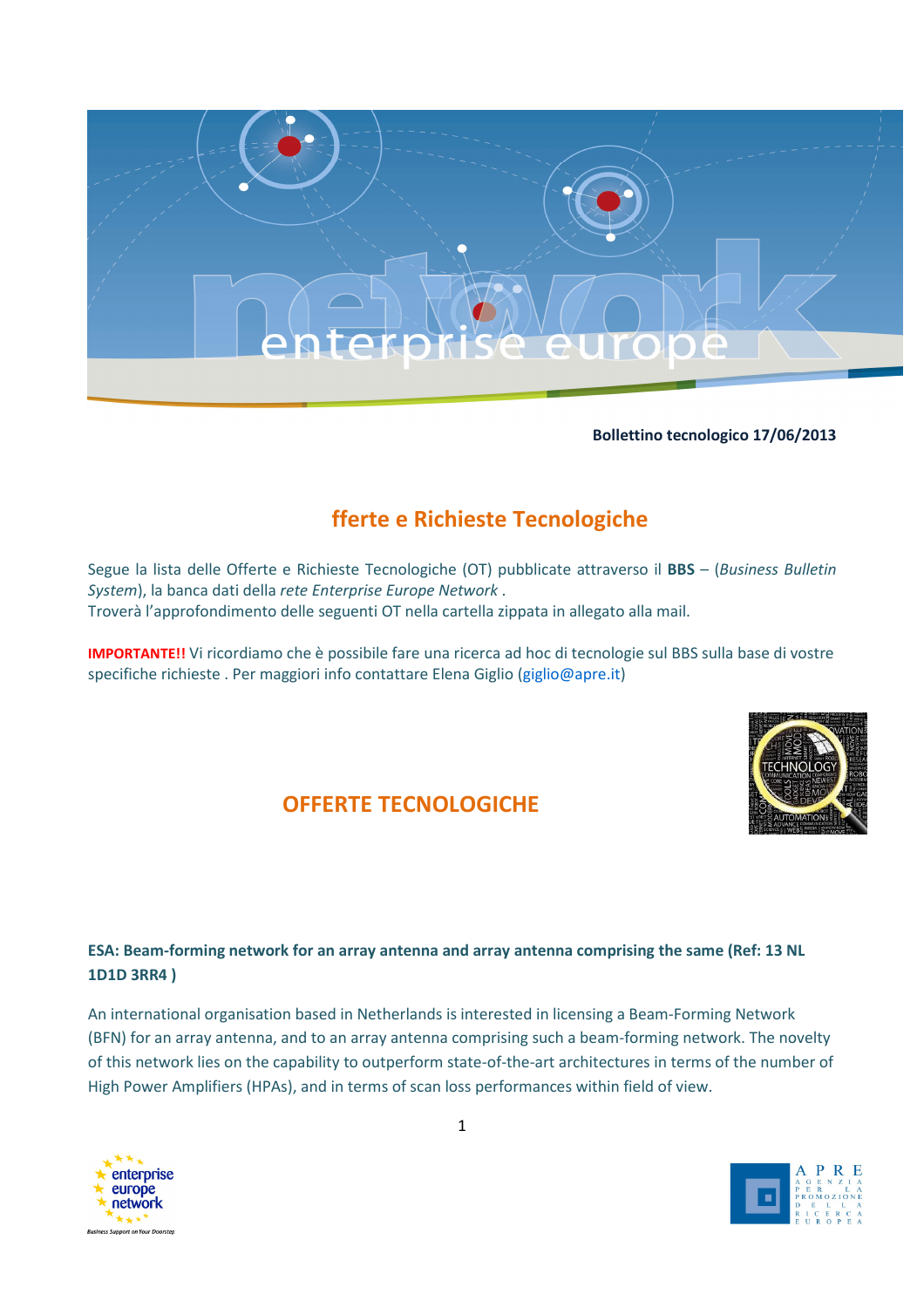# Fast integrated Photomultiplier tube (PMT) & Silicon Photomultiplier (SiPM) readout electronics with high dynamic range (Ref: 13 ES 252K 3SQT )

A current mode circuit for sensor readout, in particular for fast photosensors, has been developed at a Spanish University. The developed electronics, displaying high dynamic range and minimal time resolution, have applications both for high performance medical imaging (TOF-PET: Time-of-Flight-Positron Emission Tomography, Gammagraphy etc) and also for high energy physics and astrophysics experiments. Industrial partners sought for license and/or commercial agreement and/or technical cooperation

## Innovative collaborative technology for advanced GPS navigation and routing (Ref: 13 GR 49R2 3SQJ )

A Greek company has developed collaborative technology for the collection, processing and distribution of traffic data to provide improved routing capabilities for GPS navigation. Users upload recorded routes and other traffic data and exchange them with updated maps and other traffic information. Thus more accurate routing and faster map updates emerge. The company is seeking for partners interested in technical cooperation (joint further development), joint venture or capital investment.

### Advanced Truck Trailer Protection System (Ref: 13 DE 1699 3SLL )

A German company has developed a marketable truck trailer protection system that decreases the amount of cargo theft caused by the slitting of truck canvases. The system is capable of recognizing the attempt of cargo theft at an early stage and consequently helps to prevent such incidents.

Cooperation is sought in a commercial cooperation scheme with technical assistance.

## Information system for digital port management (Ref: 13 DE 0855 3SIY )

A German SME active in the area of aerial imagery and smart geographic information systems (GIS) has developed a system for digital port management. It can be used to optimize the planning and daily operational processes of industrial ports. Advantages include the system's easy-to-use modular design and its time- and cost-efficiency. Partners looked for are port authorities and engineering companies for commercial agreements with technical assistance.

#### Cloud platform to geo-locate businesses and job vacancies (ref.:13 ES 28G3 3RN1)

A Spanish entrepreneur working on ICT has developed a new online platform that can synchronously geolocate the user and the businesses that are close to the location. This solution has been developed by